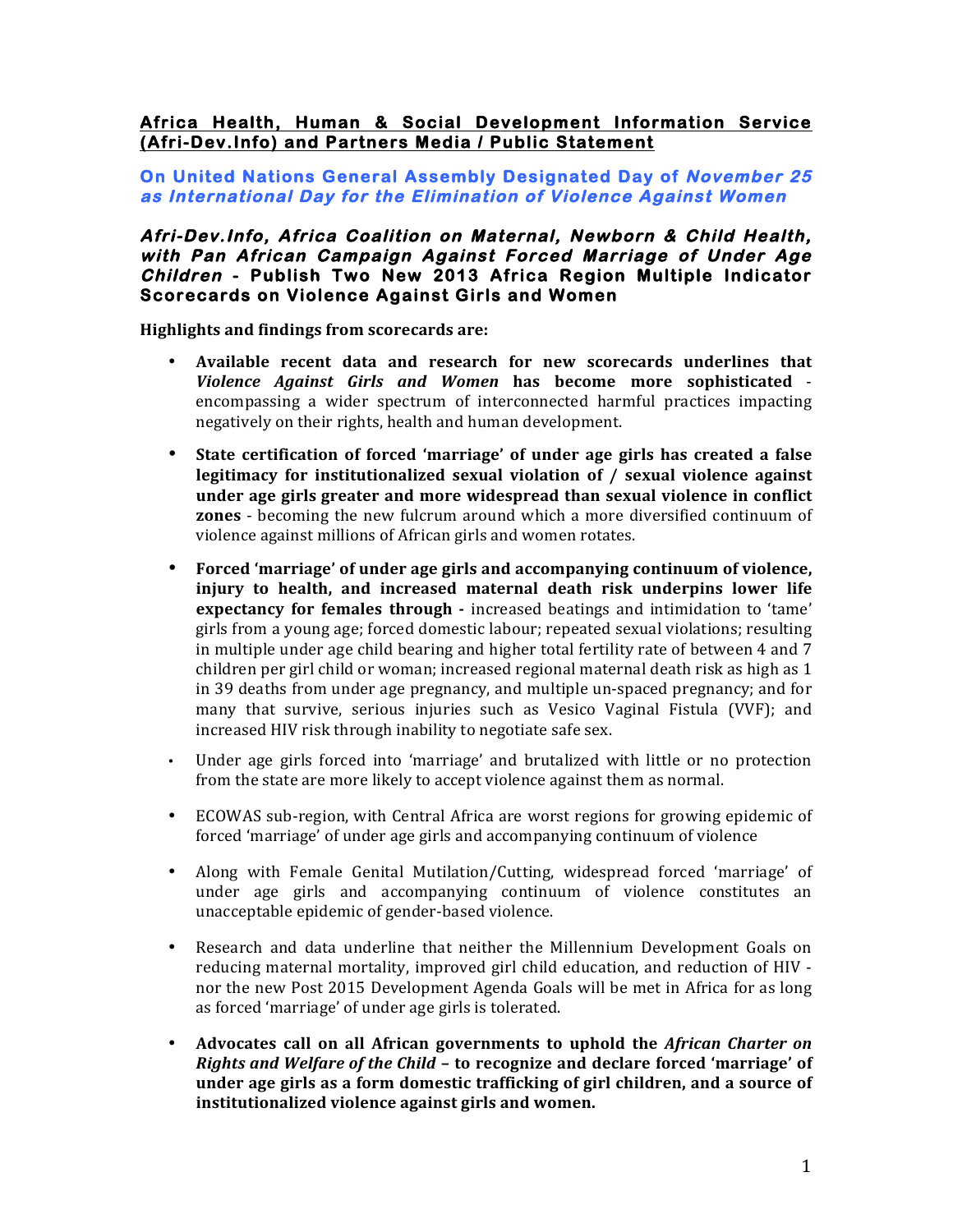**Speaking to the new scorecards, spokesperson for the publishers - Africa Health, Human & Social Development Information Service (Afri-Dev. Info); Africa Coalition on Maternal Newborn and Child Health, and Pan African Campaign Against Forced Marriage of Under Age Children Mr Rotimi Sankore stated:**

*"Violence is universally recognised as behaviour or action having the consequence of intimidating, inflicting psychological or physical abuse, torture, damage or injury to health, or leading* to death of someone, or a specific group of people.

"In this context, state certification or tolerance of a continuum of behaviour and actions *resulting in injury to health, or death of hundreds of thousands of African girls and women has to be recognised as gender based violence on a mass scale. A situation in which* 30, 40 or 50 year old men coerce millions of 13, 14, or 15 year old girls in individual *countries into forced 'marriage' is clearly infliction of violence of epidemic proportions, especially* when it is clear this will result in mass psychological or physical abuse or injury, beatings and intimidation; repeated sexual violations, repeated underage child bearing *leading to higher total fertility rate of between* 4 and 7 children per girl child or woman; *increased maternal death risk from under age pregnancy, and multiple un-spaced pregnancy;* and for many of those that survive, serious injuries such as Vesico Vaginal Fistula (VVF); and *increased HIV risk through inability to negotiate safe sex."* 

**A combination of this continuum of gender-based violence has contributed to shortening the average life expectancy of African girls to 20 to 21 years less than girls** and women in countries where their rights and human development are better **protected**. In the Africa region female life expectancy is an average of 58 years, whereas in the Americas and Europe it is 79 years, and in Western Pacific 78 years.

"On this evidence the majority of African governments have not only created a false *legitimacy for mass gender based violence, most have abdicated their responsibility to protect girl children from violence, injury to health and increased death risk from*  **pregnancy and HIV.** It is impossible to imagine a reversed scenario in which 40 or 50 year old *African women decide to coerce hundreds of thousands 14, or 15 year old boys into forced 'marriage'* without this being recognised immediately as a form of domestic trafficking and *abuse of boy children for purposes of domestic labour and sexual violation".* 

*The evidence is as clear as can be. The 30 countries where between 30% - 75% of underage girls are forced into 'marriage' also include 26 of the 30 countries with the* highest maternal mortality: Chad, Somalia, Central African Rep, Sierra Leone, Liberia, *Sudan, Cameroon, Nigeria, Guinea, Niger, Zimbabwe, Congo, DRC, Mali, Mauritania, Mozambique, Malawi, Tanzania, Zambia, Cote 'd Ivore, Senegal, Gambia, Benin, Ethiopia, Uganda and Burkina Faso. In these countries, between 1 in 15 and 1 in 67 females will die in each country as a result of under age or adolescent pregnancy, multiple un-spaced pregnancies and related causes worsened by weak health systems.*

In all of the 30 countries where 30% - 75% of under age girls are forced into 'marriage' *(except two, being Madagascar and Somalia)* – *girls and women aged 15 years and over constitute the greater majority of those living with HIV – approximately between* **55% and** 74% of all people 15 years old and above living with HIV.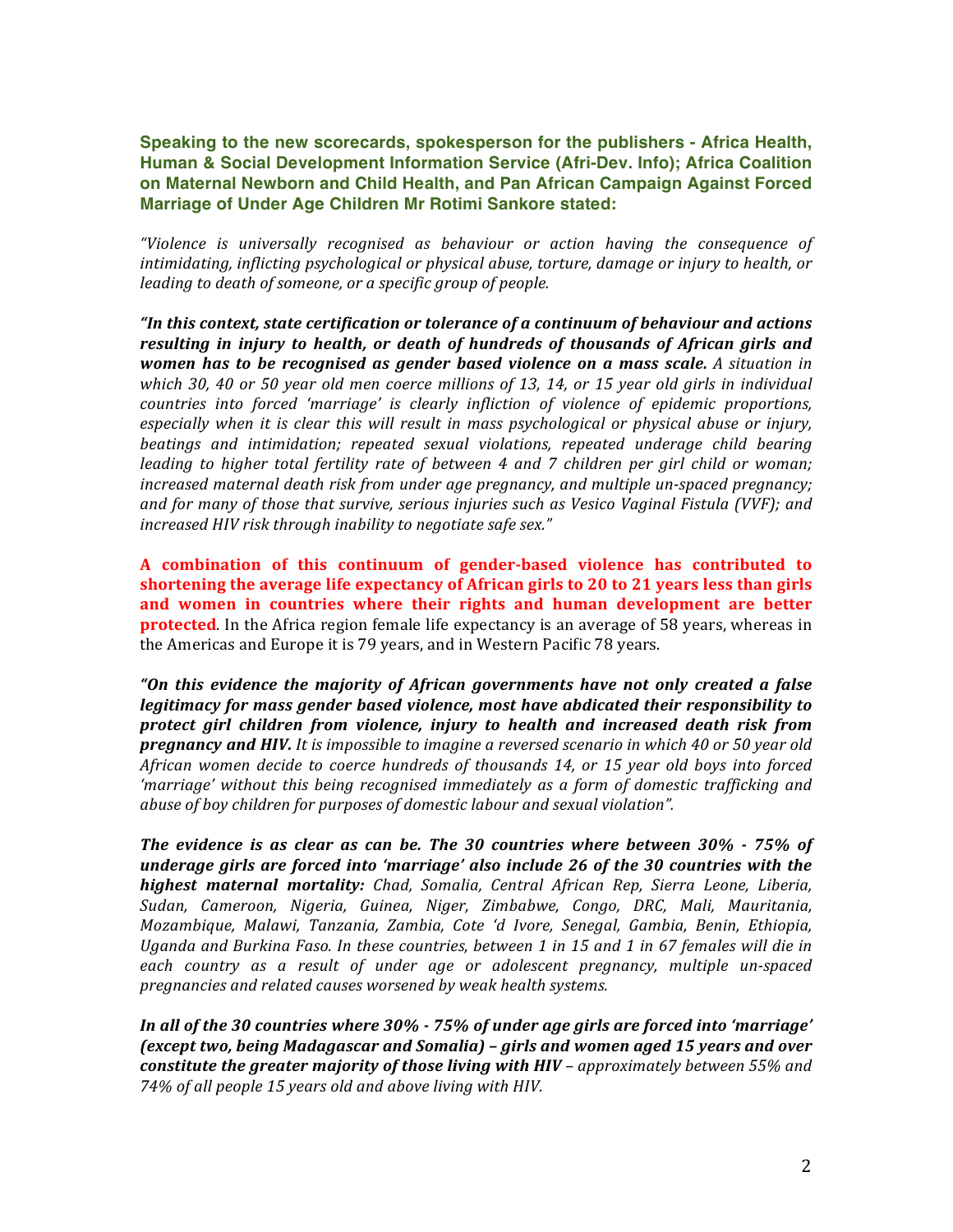*In* addition, the 30 countries where between 30% - 75% of under age girls are forced into 'marriage' also include 24 of the 30 countries with the highest child mortality."

#### **The evidence further underlines that if forced marriage of under 18 girls is bad enough, widespread forced marriage of under 15 girls is even more despicable**

*"Very worryingly, state certification of violence against girls and women means that in the* 30 countries where 30% to 75% of young girls under 18 years are forced into *'marriage', at least a quarter to half were forced into 'marriage' before or by 15 yrs of age, indicating a deeper rooted trend. The worst 15 countries for under 15 forced marriage being Niger, Chad, Guinea, Central African Republic, Mali, Mozambique, Malawi, Ethiopia, Burkina Faso, Madagascar, Sierra Leone, Eritrea, Uganda, Somalia, and Zambia."*

**Sankore** also emphasised that in absolute numbers there are at least 10 African countries in which well over a million girls each are subjected to this continuum of **violence indicating that sexual violence against girls in forced 'marriage' situations is** now more widespread than sexual violence in armed conflict.

*"In at least 10 countries African countries, an estimated over one million girls each were forced into 'marriage' before age of 18 topped by Nigeria, with an estimated 6.8 million girls;* Ethiopia 5 million; DRC, 3 million; Tanzanian 1.8 million; Uganda 1.8 million; *Mozambique, 1.4 million; Niger, 1.3 million; Egypt 1. 3 million; Madagascar 1.1 Million; Kenya 1.1 million which has robbing them of education, skills and human development; of an opportunity* to contribute meaningfully to Africa's development; and condemning them to *essentially a life of dependence, domestic slavery, unmitigated violence, sexual abuse, high maternal death, birth related injury, and HIV / AIDS.*

In these circumstances no Health Minister regardless of how hardworking can be *expected to perform miracles on girls, women and children's health - if the Justice sector* and others fail to protect girls and women from being flung onto the downward spiral of injury *to health.*

In terms of regional distribution, *ECOWAS* is the sub-region is most affected by this *continuum of gender based violence. In the 30 countries where 30% to 75% of young girls under* 18 years were forced into 'marriage' 11 of these countries are from the 15 member *ECOWAS* sub region being – Niger, Guinea, Mali, Burkina Faso, Sierra Leone, Nigeria, Senegal, *Liberia, Gambia, Cote d'Ivore, and Benin – Along with 6 Central African Countries - Chad, Central African Republic, Cameroon, Gabon, Congo, Sao Tome – making West and Central Africa* the sub regions with the highest collective concentration of countries where forced *marriage is practiced."*

Not coincidentally, all ECOWAS Countries except Cape Verde are in the group of countries with highest total fertility rate of 4.0 to 7.0 children per girl or woman. (Nigeria Africa's most populous country has a total fertility rate per woman of  $5.5$ )

**Speaking to key evidence on why forced 'marriage' of under age girls underpins the continuum of violence against women, Sankore elaborated on psychological damage** and indoctrination of girls to accept violence as normal.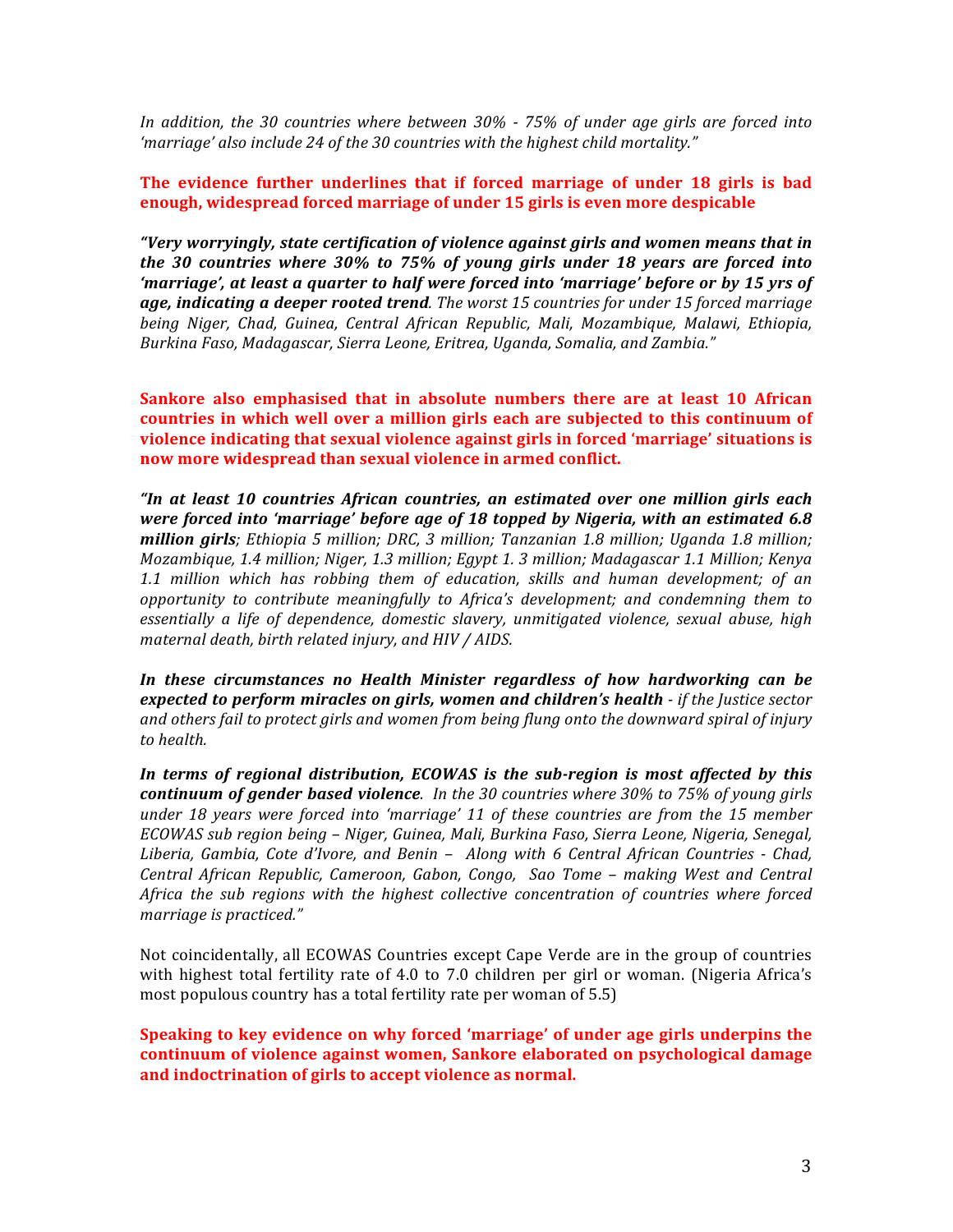*"Forced 'marriage' of under age girls has also resulted in a deeply damaging socialisation and indoctrination of girls and women to accept violence against them as* 'normal'. In 34 of the 37 countries for which data is available between 30% to 87% of girls and women aged 15 yrs to 49 yrs consider a husband justified in beating a wife *for at least one of these reasons* – (1) Burning the Food; (2) 'Argues' With Him; (3) Goes Out *Without Telling Him; (4) Neglects the Children; (5) Or Refuses Sexual Relations. This in turn* has serious negative consequences for women's human rights, gender equality, women's *education and development, ability to contribute to social and economic development, and overall health.* Without an iota of doubt, protection of girls and gender equality are key social determinants of women's health."

# **Impact Of Violence Against Girls And Women On Millennium Development Goals And Post 2015 Development Agenda**

*"This psychological and physical damage to girls and women is not consequence free*  **for African development goals.** There is a correlation between the institutionalisation of this *continuum of violence against girls and women, poor social and economic development, and entrenchment of poverty.*

All the research and data available underlines that neither the Millennium Development Goals *on reducing maternal mortality, improved girl child education, and reduction of HIV - nor the* new Post 2015 Development Agenda Goals will be met in Africa for as long as forced 'marriage' *of under age girls is tolerated."*

## **Forced Marriage of Under Age Girls, and Female Genital Mutilation / Cutting a Brutal Combination.**

*"Combined with the brutalisation of girls through female genital mutilation and cutting*  especially in the 16 countries where between 30% to 98% of women suffer terribly mostly in *the Horn, North ,Central and West Africa the future of the African girl is really looking bleak unless citizens convince governments to redress gender based injustice."* 

## **The Arrangements Surrounding Most Forced 'Marriage' Of Under Age Girls, Can Be Likened To Domestic Trafficking**

"Without any doubt, both the circumstances surrounding forced 'marriage' of most under age girls, and the subsequent continuum of violence against them is indicative of a domestic trafficking scenario on a mass scale. The attempts to describe forced 'marriage' of under age *girls* as legitimate 'marriages' is a shallow attempt to sanitise gender based violence against *girl* children with the name of marriage."

**The individual components of the continuum of violence against girls are already** recognised by the African Charter on Rights and Welfare of the Child as forms of abuse, torture, injury to health, and violence.

**"Article 2 of the charter for example is clear that** "a child means every human being below the age of 18 years." **Article 16 on Protection Against Child Abuse and Torture underlines** *that* states shall take " specific legislative, administrative, social and educational measures to